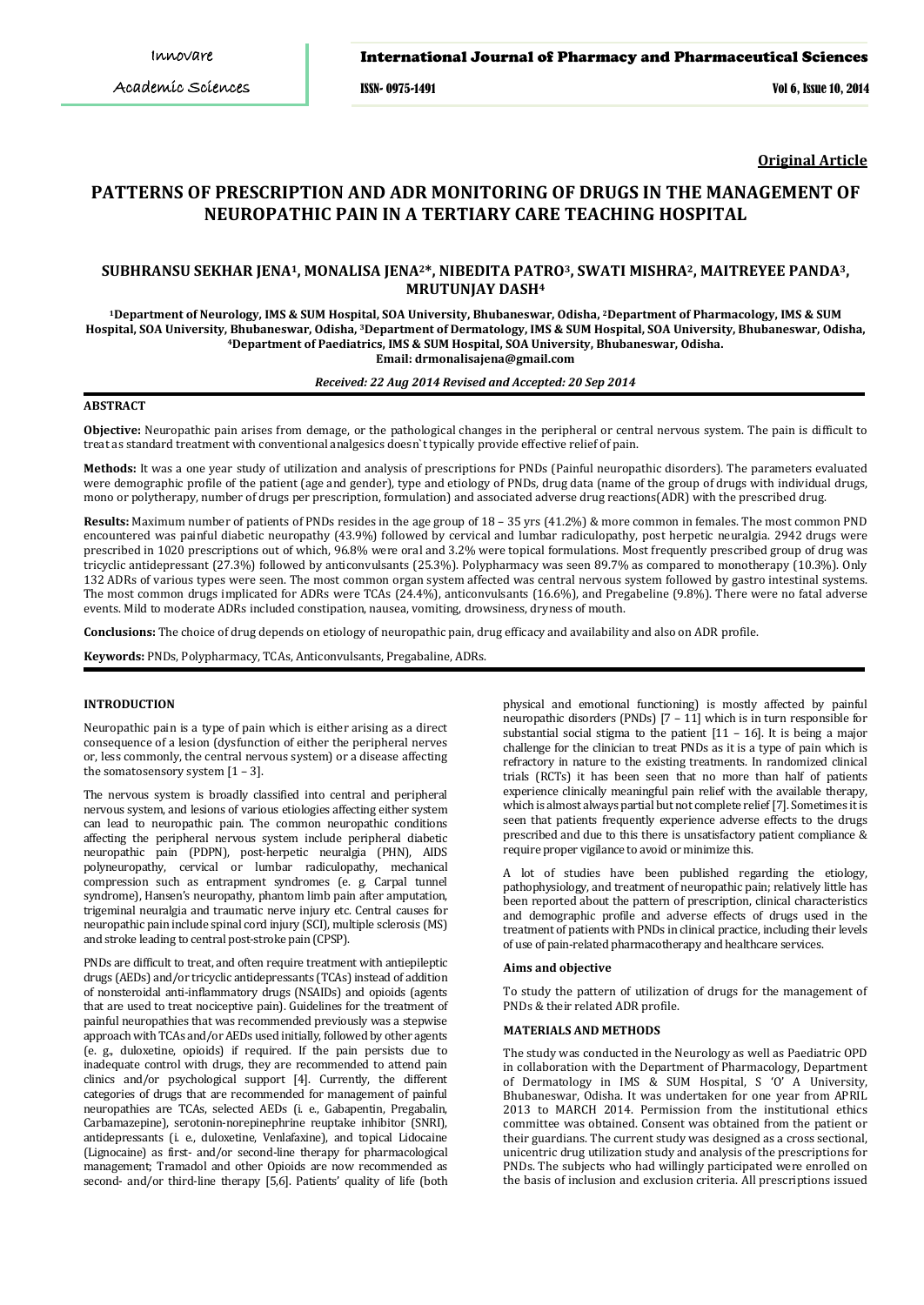during this period were recorded on case record forms. Our study was conducted on 1020 patients. All patients with PNDs irrespective of age & sex were included in the study. The criteria for including a subject in the study were that he/she has been diagnosed to have PNDs by a Consultant Neurologist or a paediatrician with a clinical history, examination and relevant investigations and consented to take part in this study. ADRs were recorded as self reporting method using ADR reporting form by CDSCO.

#### **Parameters for evaluation**

Demographic profile of the patient (age and gender), type and etiology of PNDs,

Drug data (name of the group of drugs with individual drugs, mono or polytherapy, number of drugs per prescription, formulation) and associated adverse drug reactions with the prescribed drug were recorded during this study period.

## **RESULTS**

Demographic profile of the patients suffering from PNDs enrolled in our study is depicted in table 1. The age ranged from 12 to 83 years with maximum percentage in the age group of 18-35(41.2%).

PNDs were more common in females. Out of a total of 1020 patients, 37.1% were males and 62.9% were females (Table 1).

| Table 1: Demographic profile of patients of Painful neuropathic disorders (n= 1020): |  |
|--------------------------------------------------------------------------------------|--|
|                                                                                      |  |

| <b>Characteristic</b> |           | Number of Patients with %                                                                                                                       |  |
|-----------------------|-----------|-------------------------------------------------------------------------------------------------------------------------------------------------|--|
| Age (years)           | $18yr$    | 8(0.7)                                                                                                                                          |  |
|                       | 18-35     | 421(41.2)                                                                                                                                       |  |
|                       | 36-50     | 204(20)                                                                                                                                         |  |
|                       | 51-65     | 263(25.7)                                                                                                                                       |  |
|                       | $66 - 80$ | 118(11.5)                                                                                                                                       |  |
|                       | $\geq 81$ | 6(0.5)                                                                                                                                          |  |
| <b>Sex</b>            | Male      | 378(37.1)                                                                                                                                       |  |
|                       | Female    | 642(62.9)                                                                                                                                       |  |
|                       |           | The most common DNDs concernational case astated districts accumulated (49,00) followed by consistent and business and colombial (40,0,0), what |  |

The most common PNDs encountered was painful diabetic neuropathy (43.9%) followed by cervical and lumbar radiculopathy (10.9 %), post herpetic neuralgia (8.6%) and nerve impingement syndromes (6.6%). (Table 2)

## **Table 2: Distribution of painful neuropathic disorders (n = 1020)**

| Painful neuropathic disorder                                                | <b>Number of Patients with %</b> |
|-----------------------------------------------------------------------------|----------------------------------|
| Diabetic neuropathy                                                         | 448(43.9)                        |
| Post-herpetic neuralgia                                                     | 88(8.6)                          |
| Phantom limb pain                                                           | 6((0.5)                          |
| Cervical or lumbar radiculopathy                                            | 112(10.9)                        |
| Neuropathic postoperative pain                                              | 65(6.3)                          |
| Trigeminal neuralgia and atypical facial pain                               | 64(6.2)                          |
| Nerve impingement syndromes                                                 | 68(6.6)                          |
| Alcoholic polyneuropathy                                                    | 22(2.1)                          |
| AIDS polyneuropathy                                                         | 8(0.7)                           |
| Post-traumatic neuralgia (such as nerve root compression, post-thoracotomy) | 6(0.5)                           |
| Spinal cord injury (SCI)                                                    | 18(1.7)                          |
| Multiple sclerosis (MS)                                                     | 4(0.3)                           |
| Stroke leading to central post-stroke pain (CPSP)                           | 64(6.2)                          |
| Hansen neuropathy                                                           | 27(2.6)                          |
| Neuropathic pain, unspecified                                               | 20(1.9)                          |

The various oral formulations prescribed were TCAs (Amitriptyline, Imipramine, Nortriptyline, Desipramine), SNRIs (Duloxetine Venlafaxine), Anticonvulsants (Carbamazepine, Gabapentin, Pregabalin, Lamotrigine, Oxcarbazepine, Topiramte, Valproate), Opioids (Tramadol, Morphine) and various topical formulations were Topical lidocaine, Topical capsaicin as listed in the table 3.

## **Table 3: Neuropathic pain medications**

| Medication class/group                                  | Dose $(mg/d)$                              |
|---------------------------------------------------------|--------------------------------------------|
| Tricyclic antidepressants                               | $25 - 150$                                 |
| (amitriptyline, imipramine, nortriptyline, desipramine) |                                            |
| <b>SNRIs Duloxetine</b>                                 | $60 - 120$                                 |
| Venlafaxine                                             | $150 - 225$                                |
| <b>Anticonvulsants</b>                                  | $200 - 1200$                               |
| Carbamazepine                                           |                                            |
| Gabapentin                                              | $1200 - 3600$                              |
| Pregabalin                                              | $150 - 600$                                |
| Lamotrigine                                             | $200 - 400$                                |
| Oxcarbazepine                                           | $600 - 1800$                               |
| Topiramte                                               | $200 - 400$                                |
| Valproate                                               | 1000                                       |
| <b>Opioids</b>                                          | $200 - 400$                                |
| Tramadol                                                |                                            |
| Morphine                                                | $15 - 300$                                 |
| <b>Miscellaneous</b>                                    | 1 – 3 patches per day applied for 12 hours |
| Topical lidocaine                                       |                                            |
| Topical capsaicin                                       | 0.025% applied four times a day.           |

A total number of 2942 drugs (Table 4) were prescribed in 1020 prescriptions and the average number of drugs per prescription was found to be 2.88. Out of 2942 drugs prescribed (Table 4), 2848 (96.8%) were oral and 94 (3.2%) were topical formulations. Out of 2848 oral prescriptions, tricyclic antidepressant group of drugs 780 (27.3%) was the most frequently prescribed, as compared to anticonvulsants 721 (25.3%). The number of fixed dose combination prescribed was 1022.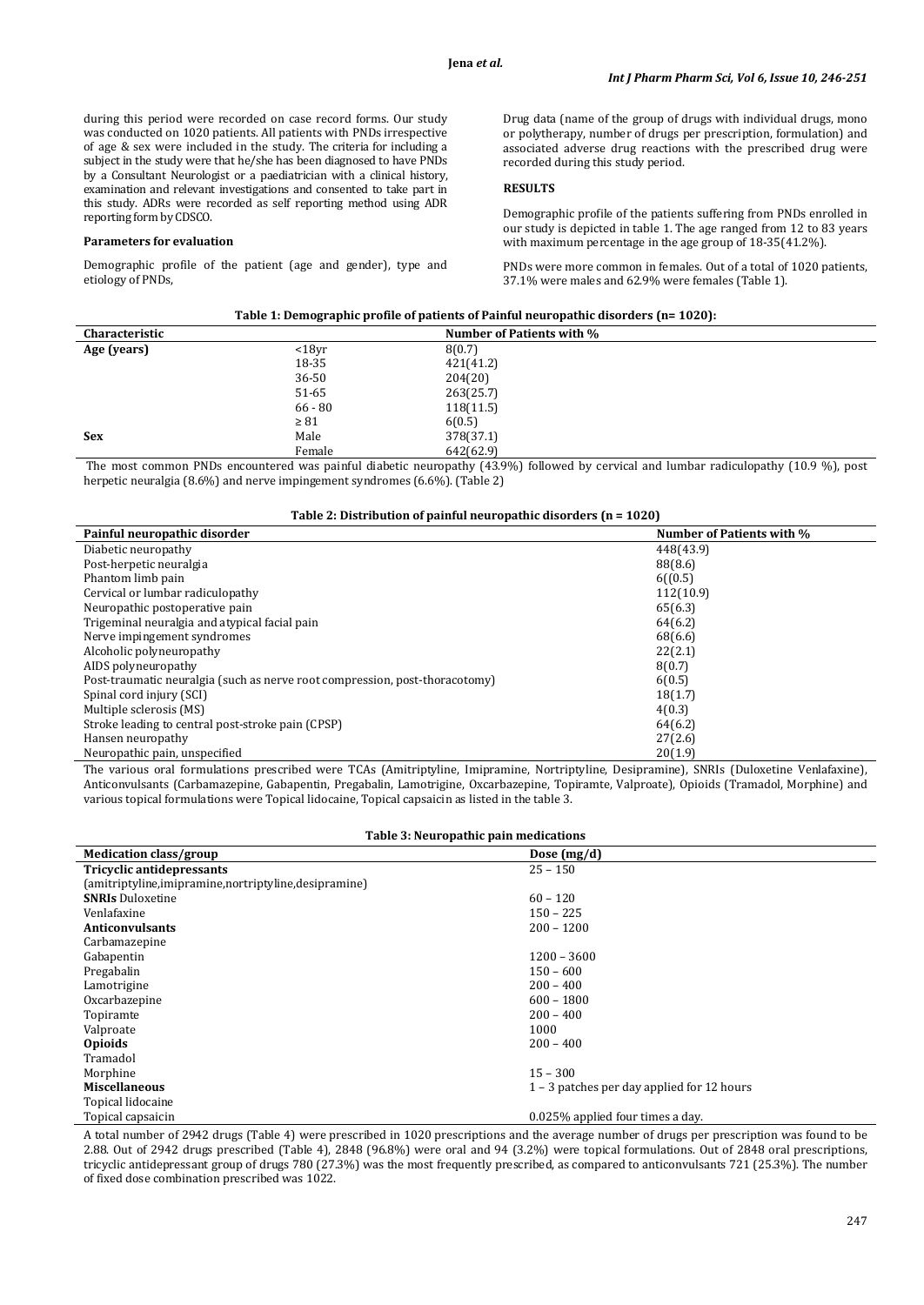#### **Jena** *et al.*

#### **Table 4: Analysis of prescriptions**

| Number of prescriptions                             | 1020        |
|-----------------------------------------------------|-------------|
| Total no. of drugs prescribed                       | 2942        |
| Total no. of drugs prescribed through oral route    | 2848(96.8%) |
| Total no. of drugs prescribed through topical route | 94 (3.2%)   |
| Average no. of drugs prescribed per prescription    | 2.88        |
| Number of fixed dose combinations                   | 1022(35.8%) |
|                                                     |             |

Amitriptyline 522(66.9%) was the most frequently prescribed antidepressant followed by Nortriptyline 156(20%) and Imipramine 63(8.07%). Amongst the anticonvulsants, the most frequently prescribed drug is Pregabalin 464(64.3) followed by Gabapentin 130(18.03). Out of SNRIs, the most frequently prescribed drug is Duloxetine 315(60.5) followed by Desvenlafaxine 160(30.7%). Amongst all opioids the most frequently prescribed drug is Tramadol 407(88.8) followed by Morphine.(table 5&6)

#### **Table 5: Groups of drugs used for the management of neuropathic pain(n=2848)**

| Types of anti neuropathic drugs | Number of drugs used | Percentage |
|---------------------------------|----------------------|------------|
| Tricyclic anti-depressants      | 780                  | 27.3       |
| <b>SNRIS</b>                    | 520                  | 18.2       |
| Anti-convulsants                | 721                  | 25.3       |
| Opioids                         | 458                  | 16.08      |
| Miscellaneous                   | 369                  | 12.9       |

#### **Table 6: Commonly used drugs in the management of neuropathic pain in descending order (n=2848)**

| Group of anti neuropathic drugs             | Name of the drug  | Number of drugs prescribed(n=2848) |
|---------------------------------------------|-------------------|------------------------------------|
| Tricyclic anti-depressants $(n=780)(27.3%)$ | Amitriptyline     | 522(66.9)                          |
|                                             | Imipramine        | 63(8.07)                           |
|                                             | Nortriptyline     | 156(20.0)                          |
|                                             | Desipramine       | 39(5.0)                            |
| <b>SNRIs</b> $(n=520)(18.2\%)$              | Duloxetine        | 315(60.5)                          |
|                                             | Venlafaxine       | 45(8.6)                            |
|                                             | Desvenlafaxine    | 160(30.7)                          |
| Anti-convulsants $(n=721)(25.3%)$           | Carbamazepine     | 52(7.2)                            |
|                                             | Gabapentin        | 130(18.03)                         |
|                                             | Pregabalin        | 464(64.3)                          |
|                                             | Lamotrigine       | 6(0.83)                            |
|                                             | Oxcarbazepine     | 42(5.8)                            |
|                                             | Topiramte         | 4(0.5)                             |
|                                             | Valproate         | 23(3.1)                            |
| <b>Opioids</b> $(n=458)(16.08\%)$           | Tramadol          | 407(88.8)                          |
|                                             | Morphine          | 51(11.2)                           |
| Miscellaneous $(n=369)(12.9%)$              | Topical lidocaine | 72                                 |
|                                             | Topical capsaicin | 22                                 |

The drugs under miscellaneous groups are NSAIDs, Baclofen, Clonidine, Paroxetine, Citalopram, Bupropion, Polypharmacy was seen in 914 (89.7%) prescriptions as compared to 106(10.3%) prescriptions with monotherapy (table 7)

### **Table 7: Type of prescription (n=1020)**

| Type of prescription | No. of prescription $(\%)$ |
|----------------------|----------------------------|
| Monotherapy          | 106(10.3)                  |
| Polytherapy          | 914(89.7)                  |

In our study group 116 patients developed 132 ADRs of various types. (Table 8). Some patients developed more than one ADR. In most of the ADRs, the organ system affected was central nervous system followed by gastro intestinal systems. The most common drugs implicated for ADRs were TCAs [Most common Amitriptyline; 32(24.4%)], Anticonvulsants [(Carbamazepine; 22 (16.6%)], and Pregabalin 13 (9.8%). Drowsiness, dizziness, Nausea was the commonest ADR noted. Dermatological ADRs were commonly seen with topical preparations**.** Causality assessment revealed that 76 ADRs (57.5%; n=132) were probable category & 56 were in the category of possible ADRs according to WHO-UMC criteria. Not a single case of 'certain' category was noted as rechallenge was not attempted by the physician, once a drug was withdrawn.

There were no fatal adverse events; however two cases of orthostatic hypotension with Amitriptyline necessitating orthostatic hypotension with Amitriptyline necessitating hospitalization. Mild to moderate ADRs included constipation, nausea, vomiting, drowsiness, dryness of mouth and were treated by dose adjustment and/or relevant medications to treat the symptoms. There was discontinuation of Amitriptyline for weight gain, urinary retention & orthostatic hypotension (one case for each), lidocaine patch for swelling under patch (2 cases).

#### **Table 8: Drugs for PNDs responsible for ADRs noted:**

| Name of the group of       | % of ADRs (total no of ADRs = |
|----------------------------|-------------------------------|
| drugs                      | 132)                          |
| Tricyclic anti-depressants | 44(58.08)                     |
| Anti-convulsants           | 36(47.52)                     |
| <b>SNRIs</b>               | 21(27.72)                     |
| Opioids                    | 13(17.16)                     |
| Miscellaneous              | 18(23.76)                     |

## **DISCUSSION**

Combination therapy is preferred over monotherapy in case of PND management because the combination therapy target different pain mechanisms which may be due to its additive or synergistic effects; but the evidence, supporting this is less developed [17]. Previous studies only focused on monotherapy rather than sequential or parallel combinations. There is also less studies published regarding the peripheral neuropathic pain in comparison to central neuropathic pain.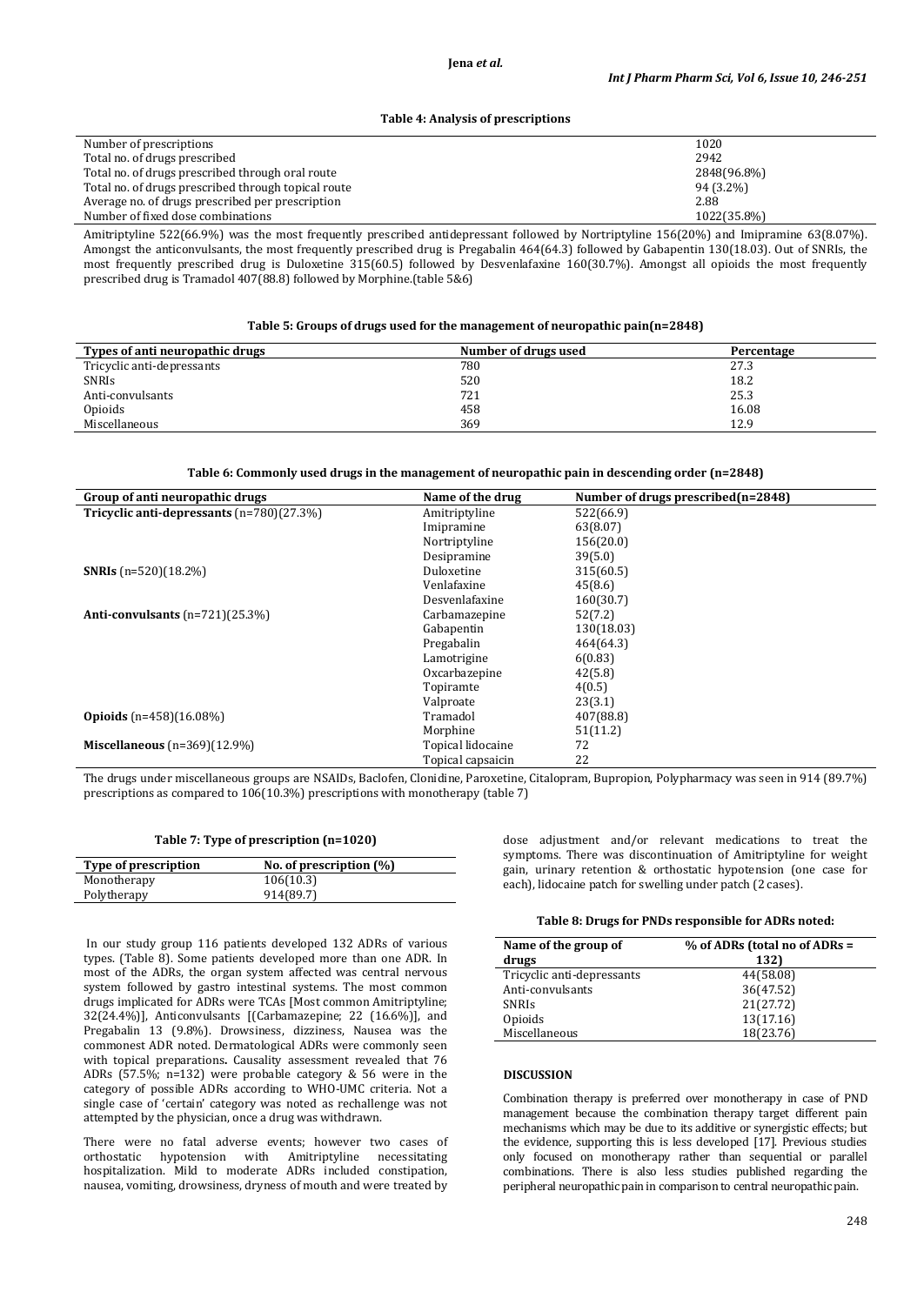In our study maximum percentage of PNDs were seen in the age group of 18-35(41.2%) and more common in females (62.9%). It was described in some studies that the incidence of post herpetic neuralgia, painful diabetic neuropathy, phantom limb pain increased with age & also depend on severity of the underlying condition [19, 20]. Phantom limb pain was more common in men than women, while post-herpetic neuralgia was more common in women [18].

#### **Table 9: Adverse drug reaction profile of drugs used in the management of PNDs:**

| <b>Types of</b> | <b>ADRs</b>                                       |
|-----------------|---------------------------------------------------|
| <b>Drugs</b>    |                                                   |
| Tricyclic anti- | Drowsiness, Confusion, Dry mouth, Orthostatic     |
| depressants     | hypotension, Weight gain, Urinary symptoms        |
| <b>SNRIs</b>    | Nausea, Dizziness, Dry mouth                      |
| Anti-           | Nausea, Dizziness, Drowsiness                     |
| convulsants     |                                                   |
| Opioids         | Constipation, Dizziness, Drowsiness               |
| Miscellaneous   | Skin reactions (such as redness or swelling under |
|                 | patch, erythema)                                  |

The most common PND encountered during our study period was painful diabetic neuropathy (43.9%) followed by cervical and lumbar radiculopathy (10.9 %), post herpetic neuralgia (8.6%) and nerve impingement syndromes (6.6%) which is contrasting to the study of Hall GC et al which showed that post-herpetic neuralgia was the most common cause of PNDs followed by trigeminal neuralgia & painful diabetic neuropathy [21].

Chronic neuropathic pain is a common late complication of leprosy. Its diagnosis is made when patient complaints of pain after completion of MDT and in the absence of any reaction or new nerve impairment. It presents as continuous burning type of pain with glove and stocking distribution [22, 23].

Paediatric neuropathic pain related studies are minimal due to the fact that the most common neuropathic pain conditions seen in adults are rare in children. For example, among children having diabetes are do not progress to the point at which neuropathy is considered as a risk. Incidence of postherpetic neuralgia, trigeminal neuralgia, radiculopathies, and complications of stroke are rare in children & adolescent populations. But in comparison to adult neuropathies, there is some peculiar neuropathies are there which is having specificity toward paediatric populations such as complex regional pain syndromes (CRPSs), phantom limb pain, spinal cord injury, trauma and postoperative neuropathic pain, autoimmune and degenerative neuropathies (e. g. Guillain-Barre syndrome, Charcot-Marie-Tooth disease), and the effects of cancer disease processes and treatment. There is also some rare neuropathic pain syndromes are seen which are relatively unique to the pediatric population, including toxic and metabolic neuropathies (eg, lead, mercury, alcohol, and infection), hereditary neurodegenerative disorders (e. g. Fabry disease), mitochondrial disorders, and primary erythromelalgia [24].

A total number of 2942 drugs were prescribed among which 96.8% were oral and 3.2% were topical formulations and the average number of drugs per prescription was found to be 2.88. Tricyclic antidepressant was most commonly prescribed group of drugs (27.3%) followed by anticonvulsants (25.3%). TCAs have long been used as most commonly prescribed drug in all types of neuropathic pain [25]. Analgesic actions may be attributable to noradrenaline and serotonin reuptake blockade (presumably enhancing descending inhibition), NMDA-receptor antagonism and sodiumchannel blockade [26]. Amitriptyline (66.9%) was the most frequently prescribed antidepressant followed by Nortriptyline 156(20%) and Imipramine 63(8.07%) which is in contrast to a study showing secondary amine tricyclic antidepressants (Nortriptyline and Desipramine) are better tolerated than tertiary amine tricyclic antidepressants (Amitriptyline, Imipramine, Clomipramine) so more prescribed [27]. Amongst the anticonvulsants, the most frequently prescribed drug is Pregabalin (64.3) followed by Gabapentin (18.03). Till now it was seen that in various previous studies,

carbamazepine remains the most frequently used anticonvulsant for neuropathic pain [28]. It has long been appreciated that there a similarities between epilepsy and neuropathic pain (in 1885 Trousseau described trigeminal neuralgia as "epileptiform neuralgia [29] and that drugs that are effective in reducing seizure frequency may also have an analgesic effect in neuropathic pain [30, 31].Gabapentin was also frequently prescribed as a first-line treatment in the painful diabetic neuropathy and in post-herpetic neuralgia, with the use of both gabapentin and Pregabalin increasing over the study period. This demonstrates a maintained shift from predominant use of opioid and non-opioid analgesics in the late 1990's to use of tricyclic antidepressants and antiepileptics, with initiation of these therapies now evident in primary, rather than secondary, care. Antiepileptic prescribing has moved from carbamazepine to gabapentin and Pregabalin, both of which are now used more frequently in phantom limb pain.

Out of SNRIs, the most frequently prescribed drug is Duloxetine (60.5%) followed by Desvenlafaxine (30.7%). They have a better side effect profile and may therefore be more suitable for elderly patients or those with cardiac disease [25] and these drugs may soon replace the use of tricyclic antidepressants Amongst all opioids the most frequently prescribed drug is Tramadol (88.8) followed by Morphine. Opioids can be considered as a first-line approach in selected clinical circumstances, such as intractable pain, episodic exacerbations of severe pain, acute neuropathic pain, and neuropathic cancer pain [32]. The incidence of use of opioids is slightly increased due to availability of tramadol as a first-line treatment in phantom limb pain [33].

According to different studies till date the first line agent in treatment of PNDs are antiepileptics and antidepressants and but some clinical trials supported the shift from carbamazepine to gabapentin, or Pregabalin. The European Federation of Neurological Sciences (EFNS) 2010 guidelines recommend gabapentin, pregabalin, lidocaine plasters and tricyclic antidepressants in postherpetic neuralgia and duloxetine, gabapentin, pregabalin, tricyclic antidepressants and venlafaxine in painful diabetic neuropathy [33].

The number of fixed dose combination prescribed was 1022. Polypharmacy was seen in 89.7%prescriptions as compared to 10.3% prescriptions with monotherapy. Combination therapy show better result at lower doses and with fewer side effects [34]. In a recent study it was seen that morphine with gabapentin combination was superior to treatment with either drug alone [35].

Another study revealed that gabapentin– venlafaxine combination was superior to gabapentin alone [35]. Patients who received more than one therapeutic category usually received a mixture of an opioid and a non-opioid analgesic rather than combinations with demonstrated efficacy in neuropathic pain, such as gabapentin and opioids or Nortriptyline [33].

In our study group 132 ADRs were encountered only in 116 patients of PNDs with various groups of drugs. Some patients developed more than one ADR. The most common organ system affected was central nervous system and Gastro intestinal systems. The most common drugs implicated for ADRs were Amitriptyline (24.4%), Carbamazepine (16.6%), and Pregabalin (9.8%).

In some studies it was seen that tricyclic antidepressants are more efficacious than SSRIs & SNRIs but side effect profile are better in latter; therefore suitable for elderly patients or those with cardiac disease [25]. As systemic side effects are extremely rare with topical treatments, they are safe particularly for elderly patients. The most common side effects seen with TCAs were anticholinergic side effects which can be reduced by starting with low dosages at bedtime and dose titration [25, 32]. The most common adverse effect of duloxetine is nausea, which seems to be reduced by starting with low dose & increasing the dose gradually [36]. SSRIs (e. g.:<br>Venlafaxine) was associated with cardiac conduction Venlafaxine) was associated with cardiac conduction abnormalities,[37] and increases in blood pressure and should be tapered due to chance of withdrawal syndrome [38].

Gabapentin and Pregabalin are safer drugs with few adverse drug reactions such as dose-dependent dizziness and sedation, which can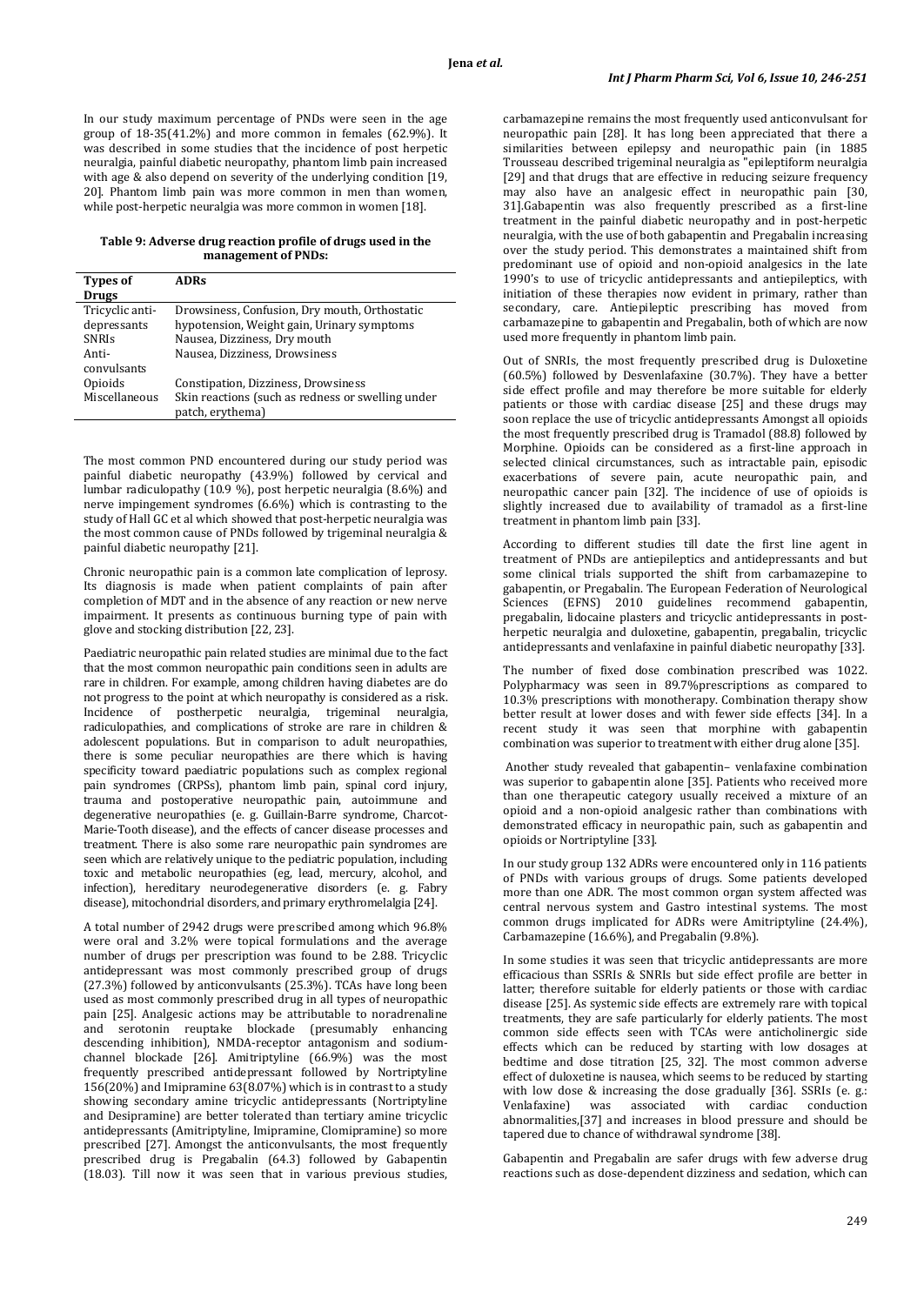be reduced by low dosage regimen and dose titration [25, 32]. Topical drugs show mild local reactions which is becoming advantageous in elderly PNDs [25, 32].

Constipation, nausea, and sedation are the most common adverse effects of opioids necessitating the low dose treatment & dose titration. However, constipation tends to be a chronic problem for patients taking opioids & should be monitored. The adverse effect profile of tramadol is similar to that of opioids, but tramadol also lowers the seizure threshold

### **CONCLUSION**

Appropriate studies were not published regarding the use of drugs in the management of neuropathic pain specifically in paediatric population even if many agents may be used in treating neuropathic pain. It is the hope of neurologists that the rational use of drugs increases the chance of achieving analgesia in patients suffering from neuropathic pain. No one therapeutic intervention is guaranteed of success.

Future trials are needed to evaluate optimal drug combinations and dose ratios as well as safety, compliance and cost-effectiveness [17].

Desired analgesia may be achieved by the pharmacological management in most of the patients, but not all, patients. In those who fail to respond, in those situations other treatment modalities may be considered, ranging from behavior modification and to the more major invasive medical techniques. The future aspect of the study is that we have the prospect of developing newer additional agents which may or may not prove useful analgesics in neuropathic pain including agents with more specific sodium channel blocking<br>effects. calcium channel blockers and new generation effects, calcium channel blockers and new anticonvulsants and capitalize on the major expansion in knowledge generated from the work of the basic scientists.

It is hoped that this paper highlights the current outpatient therapeutic options and demonstrates a rational approach to the management of the patient with neuropathic pain.

Surgical and chemical sympathectomy has been used to treat neuropathic pain.

Important areas for future research include developing a specific diagnostic method for neuropathic pain; identifying associations between symptoms, signs, and pathology to guide mechanism based treatment strategies; comparing combination treatments with monotherapy; and conducting pharmacogenomic studies to guide prescribing.

## **CONFLICT OF INTERESTS**

Declared None

#### **REFERRENCES**

- 1. Treede RD, Jensen TS, Campbell JN, Cruccu G, Dostrovsky JO, Griffin JW, *et al*. Neuropathic pain: redefinition and a grading system for clinical and research purposes. Neurology 2008;70(18):1630–5.
- Fields HL, Martin JB. Pain: pathophysiology and management. In Harrison's Principles of Internal Medicine. 14 editions. Edited by: Fauci AS, Braunwald E, Isselbacher KJ, Wilson JD, Martin JB, Kasper DL, Hauser SL, Longo DL. United States of America: McGraw-Hill Companies; 1997. p. 55-8.
- 3. Merskey H, Bogduk N. Classification of Chronic Pain: Descriptions of Chronic Pain Syndromes and Definitions of Pain Terms. 2 editions. Seattle: IASP Press; 1994.
- 4. Attal N, Cruccu G, Haanpaa M, Jensen TS, Nurmikko T, Sampaio C, *et al.* EFNS guidelines on pharmacological treatment of neuropathic pain. Eur J Neurol 2006;13:1153-69.
- 5. O'Connor AB, Dworkin RH. Treatment of neuropathic pain: an overview of recent guidelines. Am J Med 2009;122:S22-S32.
- Attal N, Finnerup NB. On behalf of the IASP Neuropathic Pain Special Interest Group (NeuPSIG): pharmacological management of neuropathic pain. IASP 2010;18:1-8.
- 7. Oster G, Harding G, Dukes E, Edelsberg J, Cleary PD. Pain, medication use, and health-related quality of life in older

persons with post herpetic neuralgia: results from a population-based survey. J Pain 2005;6(6):356-63.

- 8. Gore M, Brandenburg NA, Hoffman DL, Tai KS, Stacey B. Burden of illness in painful diabetic peripheral neuropathy: the patients' perspectives. J Pain 2006;7(12):892-900.
- 9. McDermott AM, Toelle TR, Rowbotham DJ, Schaefer CP, Dukes EM. The burden of neuropathic pain: results of a crosssectional survey. Eur J Pain 2006;10(2):127-35.
- 10. Jensen MP, Chodroff MJ, Dworkin RH. The impact of neuropathic pain on health-related quality of life: review and implications. Neurology 2007;68(15):1178-82.
- 11. O'Connor AB. Neuropathic pain: a review of the quality of life impact, costs, and cost-effectiveness of therapy. and cost-effectiveness Pharmacoeconomics 2009;27(2):95-112.
- 12. Berger A, Dukes EM, Oster G. Clinical characteristics and economic costs of patients with painful neuropathic disorders. J Pain 2004;5(3):143-9.
- 13. Dworkin RH, White R, O'Connor AB, Baser O, Hawkins K. Health care costs of acute and chronic pain associated with a diagnosis of herpes zoster. J Am Geriatr Soc 2007;55(8):1168-75.
- 14. Dworkin RH, Malone DC, Panarites CJ, Armstrong EP, Pham SV. Impact of postherpetic neuralgia and painful diabetic peripheral neuropathy on health care costs. J Pain 21;2009.
- 15. van Hoek AJ, Gay N, Melegaro A, Opstelten W, Edmunds WJ. Estimating the cost-effectiveness of vaccination against herpes zoster in England and Wales. Vaccine 2009;27(9):1454-67.
- 16. Donaldson Sir L. The 2008 report of the Chief Medical Officer: 150 years of the Annual Report of the Chief Medical Officer: on the state of public health 2008. London, England: Department<br>of Health. 2009. http://www.dh.gov.uk http://www.dh.gov.uk /en/Publicationsandstatistics/Publications/AnnualReports/D H\_096206. Accessed 12;2010.
- 17. Gilron I, Max MB. Combination pharmacotherapy for neuropathic pain: current evidence and future directions. Expert Rev Neurother 2005;5:823-30.
- 18. Gillian C Hall, Steve V Morant, Dawn Carroll, Zahava L Gabriel, Henry J McQuay. An observational descriptive study of the epidemiology and treatment of neuropathic pain in a UK general population. Hall *et al*. BMC Family Practice 2013;14(28):2–10.
- 19. Freynhagen R, Baron R, Gockel U, Tšlle TR. painDETECT: a new screening questionnaire to identify neuropathic components in patients with back pain. Curr Med Res Opin 2006;22:1911-20.
- 20. Gustorff B, Dorner T, Likar R, Grisold W, Lawrence K, Schwarz F, *et al*. Prevalence of self-reported neuropathic pain and impact on quality of life: a prospective representative survey. Acta Anaesthesiol Scand 2008;52:132-6.
- 21. Hall GC, Carroll D, McQuay H. Primary care incidence and treatment of four neuropathic pain conditions: a descriptive study, 2002-2005. BMC Fam Pract 2008;9:26.
- 22. Lund C, Koskinen M, Suneetha S, *et al*. Histopathological and clinical findings in leprosy patients with chronic neuropathic pain: a study from Hyderabad, India. Lepr Rev 2007;78:369-80.
- 23. Hietaharju A, Croft R, Alam R, *et al*. Chronic neuropathic pain in treated leprosy. Lancet 2000;356:1080-81.
- 24. Gary A Walco, Robert H Dworkin, Elliot J Krane, Alyssa A Le Bel, Rolf-Detlef Treede, Dr Med. Neuropathic pain in children: special considerations Mayo Clin Proc 2010;85(3)(suppl):S33-S41.
- 25. Finnerup NB, Otto M, McQuay HJ, Jensen TS, Sindrup SH. Algorithm for neuropathic pain treatment: an evidence based proposal. Pain 2005;118:289-305.
- 26. Stahl SM. Basic psychopharmacology of antidepressants, part 1: Antidepressants have seven distinct mechanisms of action. J Clin Psychiatry 1998;59(Suppl 4):5-14.
- 27. Freynhagen R, Bennett M I. Diagnosis and management of neuronathic pain-Clinical Review HIV Articles: RMI neuropathic pain-Clinical Review. HIV Articles: 2009;339:b3002.
- 28. McCleane GJ. Anticonvulsants-epilepsy or pain? In Press Ulster Medical Journal.
- 29. Trousseau A. De la nevralgie Epileptiforme. Clin Med Hotel Dieu 1885;2:33-44.
- 30. McQuay H, Carroll D, Jadad AR, Wiffen P, Moore A. Anticonvulsant drugs for management of pain: a systematic review. BMJ 1995;311:1047-52.